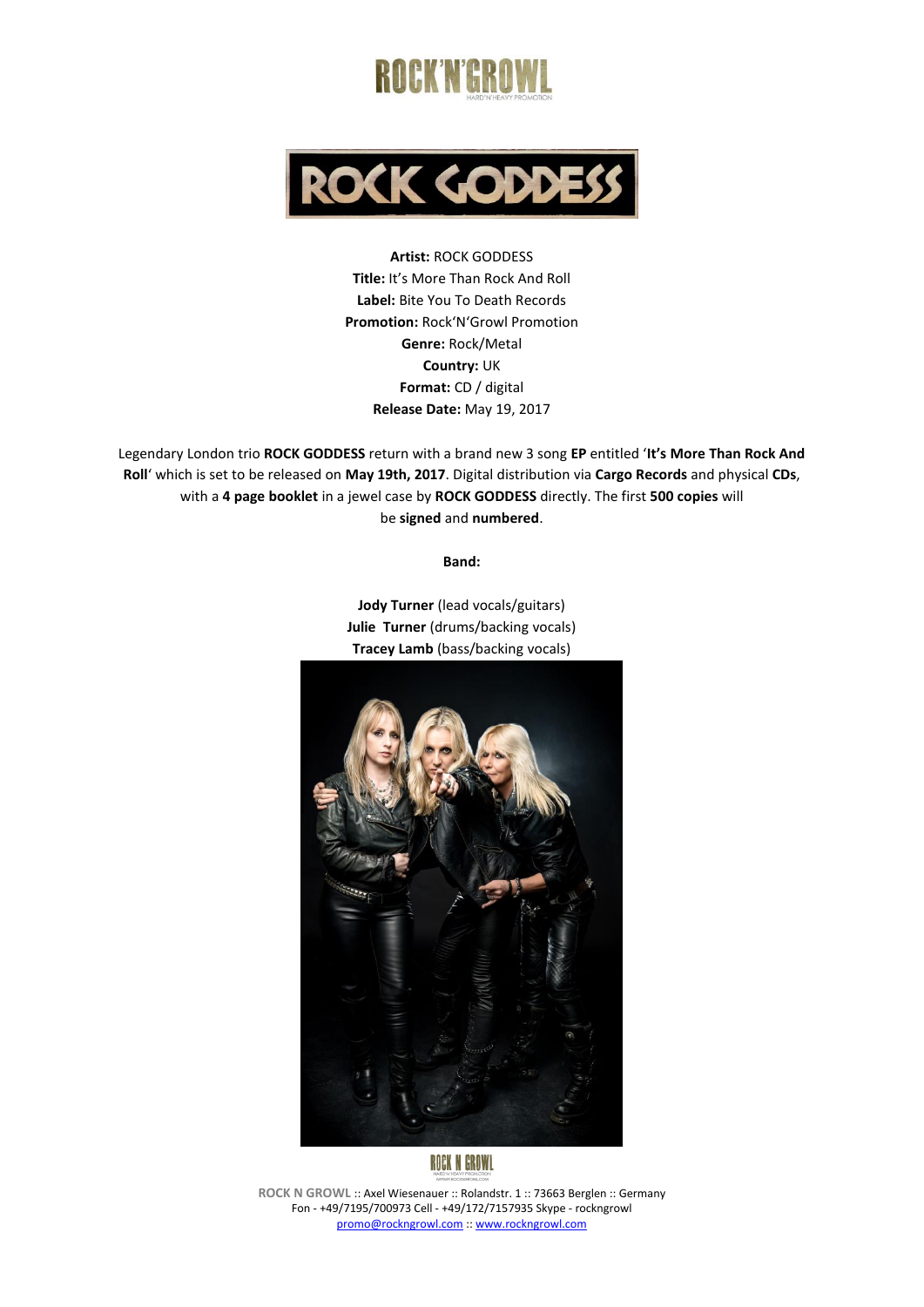

## **Track listing:**

**1.** It's More Than Rock And Roll 05:18 **2.** Back Off 04:20 **3.** We're All Metal 03:49

All songs by **Jody Turner** Engineered and recorded by **Santiago Morales** at **Alaska** studios, London Mixed by **Wes Maebe** at **Sonic Cuisine** Mastered by **Wes Maebe** at **Sound Discs** Produced by **Jody Turner** Photograph by **Tina Korhonen**



The new EP "**It's more than Rock and Roll**" can be pre-ordered digital here: <http://smarturl.it/itsmorethanrockroll> and physical, **limited edition 500 pcs**, **sigend** and **numbered**, here: [http://rockgoddess.bigcartel.com](http://rockgoddess.bigcartel.com/)

**It's more than Rock and Roll" Music Video: [https://youtu.be/KbE4H8\\_vyuU](https://youtu.be/KbE4H8_vyuU)**

## **LEGENDARY LONDON TRIO RETURN WITH A 3 SONG EP ENTITLED 'IT'S MORE THAN ROCK AND ROCK ROLL'**



Well, it's only taken them 30 years, but finally the original, classic **Rock Goddess** trio have released new product. Except that we should NOT see this three-track EP as a follow-up to the self-titled, debut album put out in 1983. Oh no, this is a complete affirmation that **Jody Turner** (guitar/vocals), **Tracey Lamb** (bass) **and Julie Turner** (drums) are fully relevant to the hard rock scene in 2017.

So, if you are nestling down for a comfortable trip into the borough of Nostalgia, South London, then you had better be prepared to have this notion scrambled, and then served up with music that has a huge taste for contemporary aptitude and attitude.

In the early 1980s, **Rock Goddess** made a reputation for delivering songs with full frontal riffs, snapping rhythms and snappy melodies. That hasn't altered. Since the three reunited in 2013, they've proven to be an energised, committed live band not reliant on past glories, but hell bent on the pursuit of an even more electrifying future.

Of course, in those formative years, the three went out to establish themselves by taking the best influences and twisting these to suit their talents. Now, though, they have a heritage to live up to. And do it with the confidence, craftsmanship and charisma of a band who know their considerable worth.



**ROCK N GROWL** :: Axel Wiesenauer :: Rolandstr. 1 :: 73663 Berglen :: Germany Fon - +49/7195/700973 Cell - +49/172/7157935 Skype - rockngrowl [promo@rockngrowl.com](mailto:promo@rockngrowl.com) :[: www.rockngrowl.com](http://www.rockngrowl.com/)